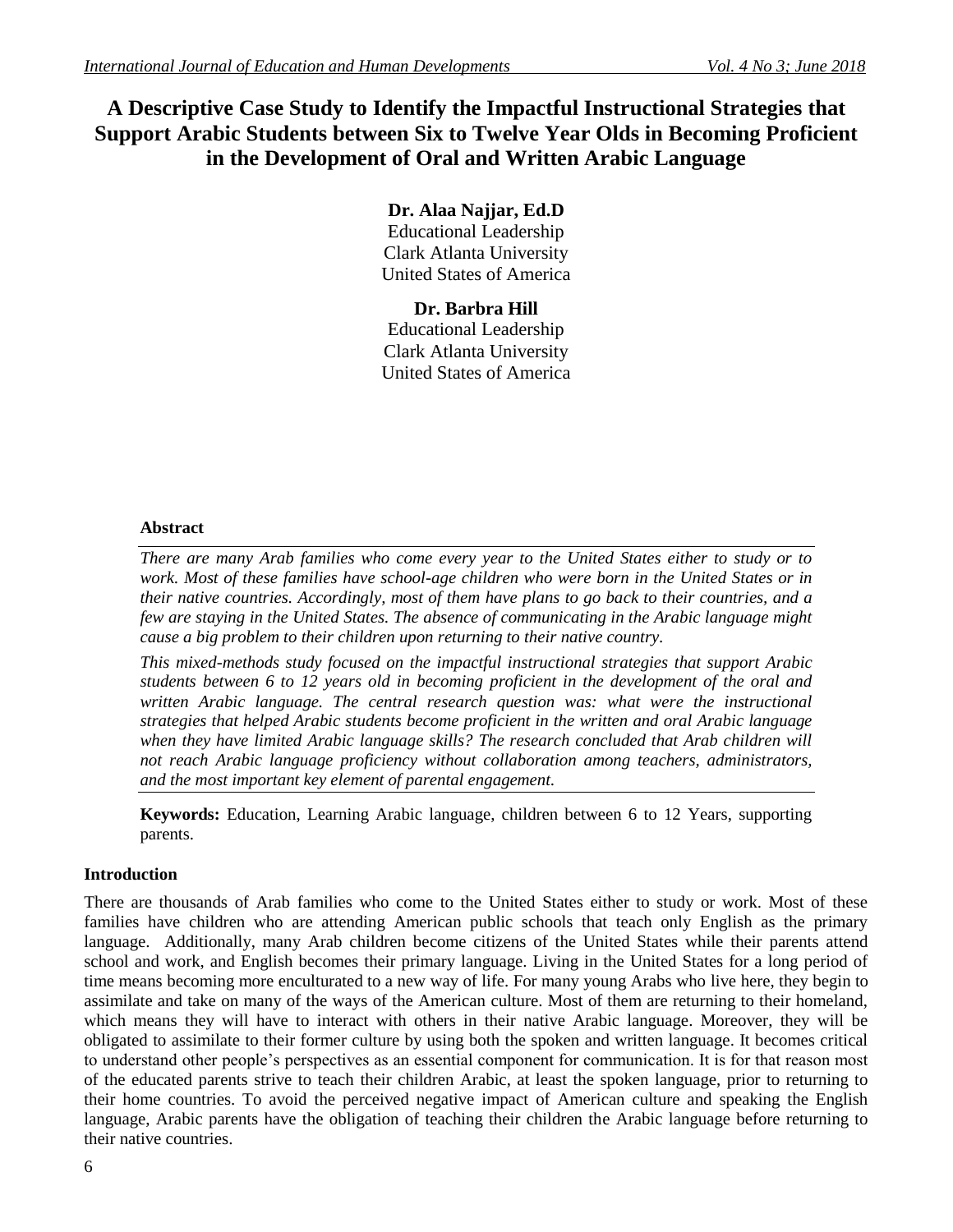This is especially true for those Arab children who are born in the United States. To illustrate, according to Gerken (2009), "If you have ever spent several days, or even several hours, in a foreign language environment, you know the feeling of relief and pleasure that comes when you are again able to use your native language" (p. 2). Apparently, "Language is so much a part of most of our lives that losing its use, even for a short time, can feel like the social equivalent of oxygen deprivation" (p. 1). Communication without stumbling blocks makes human interactions much easier.

One of the most significant reasons for teaching Arab students their native language before returning to their homeland is to build for them the capacity of acceptance of their Arabic education, which is offered entirely in Arabic. As Faulkner (2011) asserted in his study, "Many children lack interest in their education because they're missing some degree of personal connection to the things they're learning" (para. 6). "Obviously, learning the native language helps connect the children to their ancestors and culture in a way that many other things don't" (para. 7). "Language also helps foster a sense of belonging. Without an understanding of the language, many children will struggle to fit into their communities and/or their schools" (para. 8). Naturally, they will feel that they belong to the culture if they acquire its language by having the ability to communicate without any difficulties.

Arab parents living in a foreign country should find ways to teach their children Arabic as soon as possible. Significantly, Karashen (1987) indicated that "Childhood generally achieves higher second language proficiency than those beginning as adults" (p. 43). Hence, it helps them to become bilingual. According to Languagelazird (2011), "Bilingualism helps us better understand the structure of languages and can give us an in-depth view of another culture" (para.1). The proper environment of learning Arabic at an early age gives the child the opportunity to be proficient in the spoken accent like the native speaker. Accordingly, Languagelizrd (2011) stated the following:

Young children have the possibility for exposure and input from many different influences: parents, teachers, peers, and extended family. When both teacher and parents are on board with language learning, then children can be given language exposure, support, and interaction all day long. (para. 6)

Additionally, teaching children Arabic means protecting them from culture shock. To illustrate, upon returning to their homeland, the children will discover just how different life is in their native country. After being immersed in English and American culture, entry back into their homeland will mean interacting with family and meeting new friends whose native language is much different from the American culture. Further, from the religious perspective which is a critical component of the Arabic culture, they would have to know how to read the holy book (Quran) as a part of their religion.

Today, the reality of living in the United States for people coming from Arabic countries and other Middle Eastern countries is that Muslims are pressured to pass on to their children the language and culture shared by locals because of families. Additionally, "The Arab community feels the pressure to abandon their home language or dialect for English. The fear of being viewed as an outsider place parents in the untenable position of yielding to their children learning and speaking English, but this is often at the expense of abandoning the home language or dialect" (Robinson & Jones-Diaz, 2005, p. 107).

While globalization and the dominance of English are on the rise, the fact remains

that, "Language is a significant marker of identity, and identity is inextricably linked to the ways in which we understand others and ourselves" (Robinson, & Jones-Diaz, 2005, p. 107).

Further, Arab students might experience the stress in their transition to Arabic education because of the many barriers that stand between them and the mastery of Arabic Language. Most of these obstacles have more to do with feelings of anxiety, self-consciousness, and fear of standing out than the actual language (McMahon, 2012). This stress probably will cause the children to experience anxiety, which creates a lack of motivation. It would be hard for them to stay motivated to learn Arabic or even be motivated to achieve growth in their academic life (McMahon, 2012). Additionally, the children may be torn between the English language that has been taught several years and their mother tongue, which was supposed to be learned (McMahon, 2012).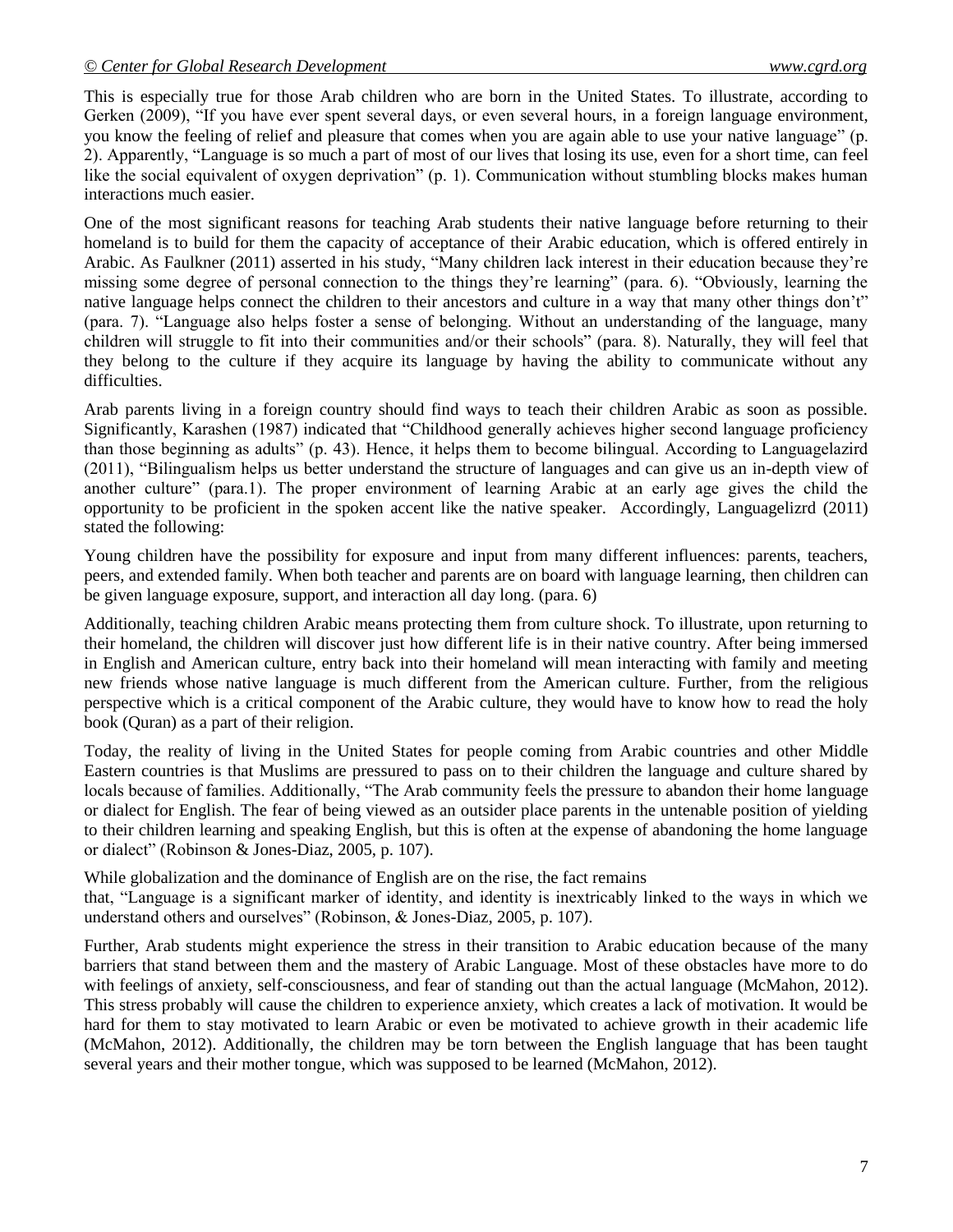# **Materials and Methods**

#### **Definition of Variables and Terms**

#### **Dependent variable**

**Learning Arabic** is defined as the extent to which Arabic Students ranging in ages 5 through 12 years communicate both orally and non-verbally effectively in

becoming proficient in the Arabic language while living in the United States and learning Arabic for the first time.

#### **Independent Variables**

**Language Immersion of Arab students** is defined as a technique for assisting students to understand the language of the majority population while maintaining their native language and culture. In this study, this term is used to engage Arab students, who do not speak their native language fluently, to become immersed into the Arabic language in order to assimilate upon returning to their various Arabic countries.

**Technical tools** are defined as various devices (such as computers and I-pads) used to teach Arabic language skills the extent to which such technical devices and programs can assist the Arabic learner to become proficient in the Arabic language.

**Attendance at Arabic speaking schools, Sunday Schools or regular schools** is defined as the extent to which attending Arabic school settings or summer programs might help Arabic learners master their own language.

**Arabic home schooling** is the extent to which home schooling can help Arabic students become proficient in their native language.

**Parent support for Arabic language** is defined as the extent to which parent support can help children overcome their difficulties in being proficient in the Arabic language and become familiar with at least the oral communication skills.

#### **Research Questions**

Research Question 1 is the central research question; research questions 2 through 8 guided this research study.

- RQ1: What are the instructional strategies that help Arabic students become proficient in the written and oral Arabic language when they only have limited Arabic language skills?
- RQ2: What are the benefits of language immersion of Arab students into the Arabic language before they return to their countries?
- RQ3: How do students use technical tools to assist in improving proficiency in the written and oral Arabic language?
- RQ4: How effective are technical tools at improving Arabic students' proficiency in the written and oral Arabic Language
- RQ5: How does speaking English at home hinder Arab children from being proficient the Arabic language?
- RQ6: How does home schooling impact the ability of Arab students to acquire the Arabic Language?
- RQ7: How do parents support their children to become proficient in written and oral Arabic?
- RQ8: Which are the most frequent used instructional strategies to help Arabic students become proficient in Arabic in the United States?

#### **Limitation of the Study**

The researcher interviewed only two Arabic language teachers at different schools. In addition, the researcher interviewed one multicultural school director. The researcher observed only four Arabic classes. Hence, the study findings were limited and the research results cannot be generalizable. Interviewing two Arabic language teachers cannot restrict the effective instructional strategies that educators might use to teach students the Arabic language. In addition, observing four classes cannot contain all important information educators might need.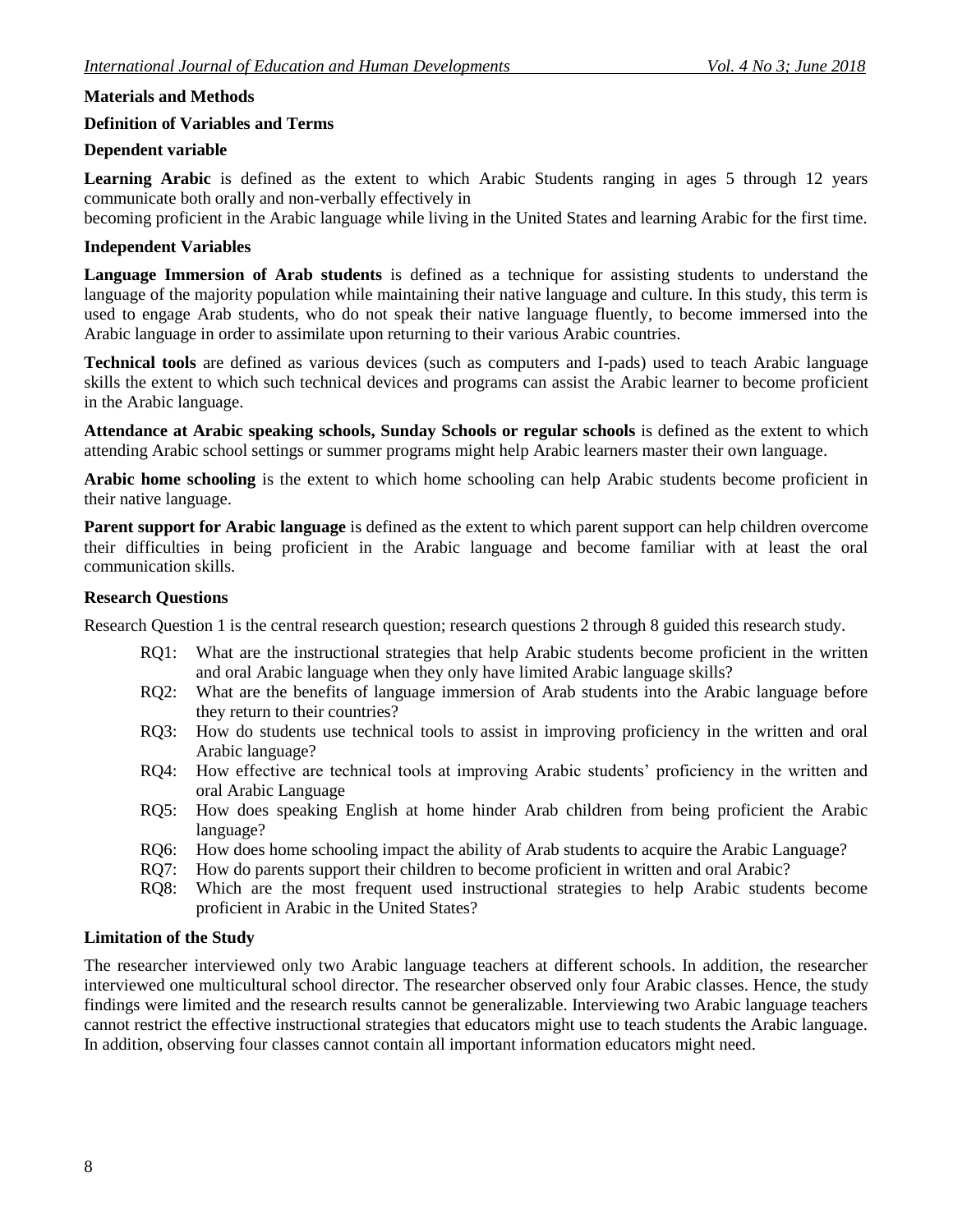## **Research Design**

### **Case Study Mixed Methods Approach**

In this study, the researcher chose a mixed-methods descriptive case study as the primary research design. The choice of a case study rests on the assertion by Creswell (2013) that a case study can help a researcher study the culture of a given group of people. The primary intent of this research was to determine how the culture works in real-life situations with the children who left their countries at an early age and were educated in English only. Additionally, this study included how language shaped Arab students' culture and how they will face that change when they return to their home country.

### **Description of the Setting**

This research discovered Arabic students in Sunday school located in a metro- Atlanta area in the United States. The study included Arabic diversified students and adult populations—Egyptians, Iraqis, Jordanians, Libyans, Saudis, Syrians, and Palestinians. The Arabic teachers were also from the Middle East countries of Syria and Egypt. There were 61 parents from Saudi Arabia, Syria, and Libya who participated in the research.

#### **Data Methods/Instruments**

According to Cohen and Crabtree (2006), case study research often involves the use of multiple methods for collecting data, because the goal of the case study research is to understand the complexity of a case in the most complete way possible. In this case study, the researcher chose to interview teachers and a multicultural school director. Additionally, the researcher did not only survey the students but also surveyed parents who had children between 6 to 12 years of age. In order to reach the best finding, the researcher observed four Arabic language classes.

## **Findings**

## **Findings by Research Questions**

This section provides further analysis of findings obtained using the research questions. The researcher utilized self-designed tools which provided insight into the perceptions of director, teachers, and students (6-12 years) in their various instructional learning strategies to communicate in Arabic while living in the United States. Additionally, parents' views were assessed by conducting electronic surveys that provided the insight as to the view of parents about teaching their children the Arabic language and the need for their children to learn to communicate in their native language. The following aspects were considered in the study:

- 1. Age
- 2. Literacy
- 3. Interaction with Arabic speakers
- 4. Community
- 5. Learning in the classroom
- 6. Learning outside the classroom
- 7. Parents as guides
- 8. Teaching methods

The following are the findings from the research questions.

RQ2: What are the benefits of language immersion of Arab students into the Arabic language before they return to their countries?

Since 79% of parents were planning to return to their homeland (see Figure 2), 41% (25 out of 61) of them said that they wanted to teach their children Arabic before returning to their countries so they would not struggle socially and academically; 39% (24 out of 61 of them indicated that they want to teach them the Arabic language to allow them to read the Quran.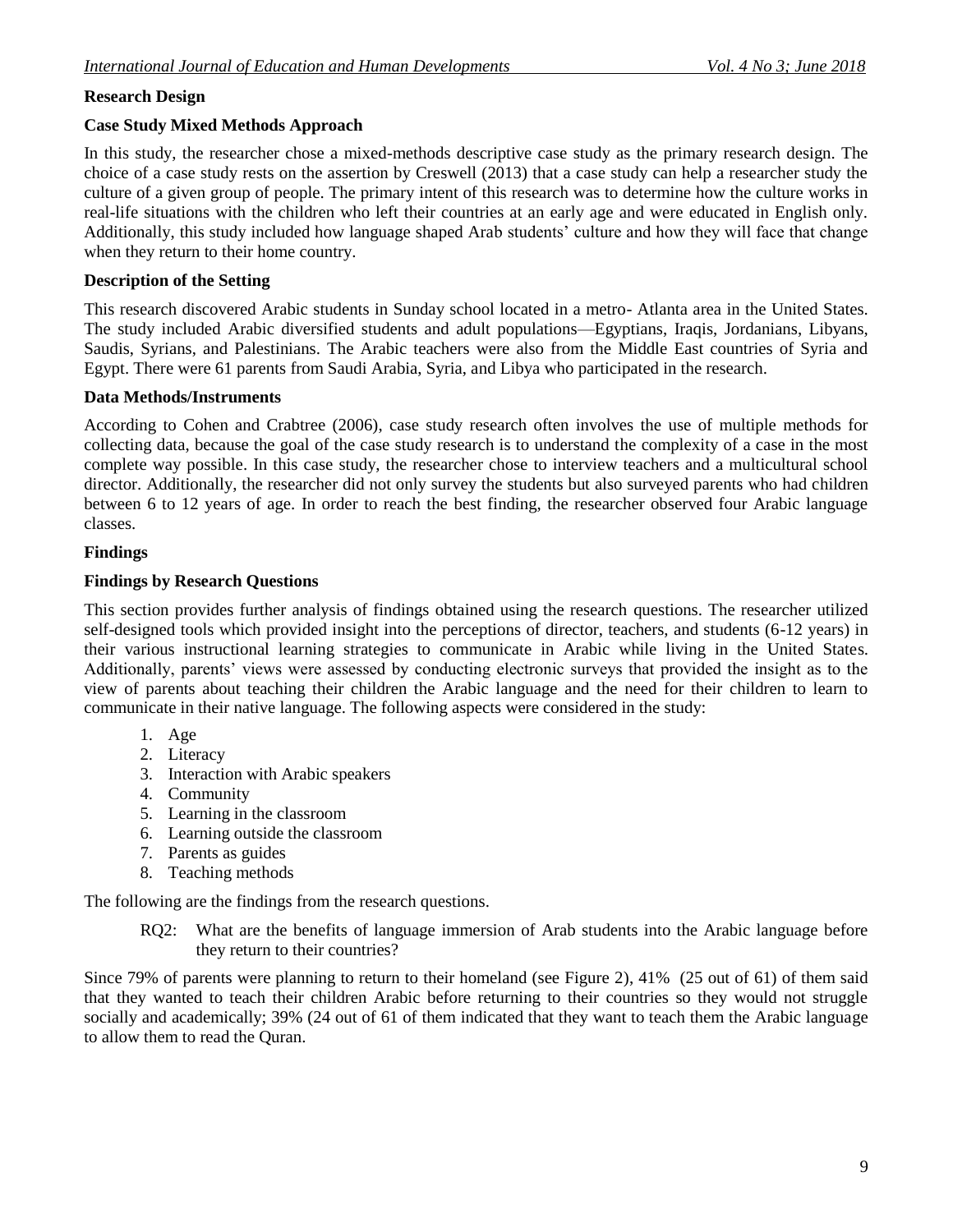

*Figure 2.* Plans to go back to your country?

On the other hand, 13% (8 out of 61) pointed out that they wanted their children to be bilingual, take advantage of being in the United States, and, at the same time, teach them their native language (see Figure 3). Accordingly, there is a relationship between parent-child interactions and a child's language development.



*Figure 3*. Main reason you are interested in teaching your children the Arabic language.

In her article, Lee (2014) argued that, Children's social relationships are at forefront of pedagogical decision and language policies. The social possibilities that children saw by using English framed the language choices they made during the interactions among themselves and also with adults. Children chose to speak the language that enabled them to do more in a giving situation, for instance use Arabic language to form the community that excluded others.., or use it to be the classroom teacher in playing school. (para. 9)

Accordingly, students' surveys indicated that 100% of students want to learn the Arabic language. Seven students out of 21 said they wanted to learn the language so they could communicate fully with their Arab families to understand what they say and interact with them with meaningful discussions.

Furthermore, according to the director, one of the most important benefits of immersing students into the language was to expose them fully into the language and they would have no other choice but to make an effort to speak the language. Immersion into the language is structured so the students are force to interact with other in the majority language being taught. The director added that all students in the United States must be proficient in at least two languages to allow them to be proficient in the work force in the future.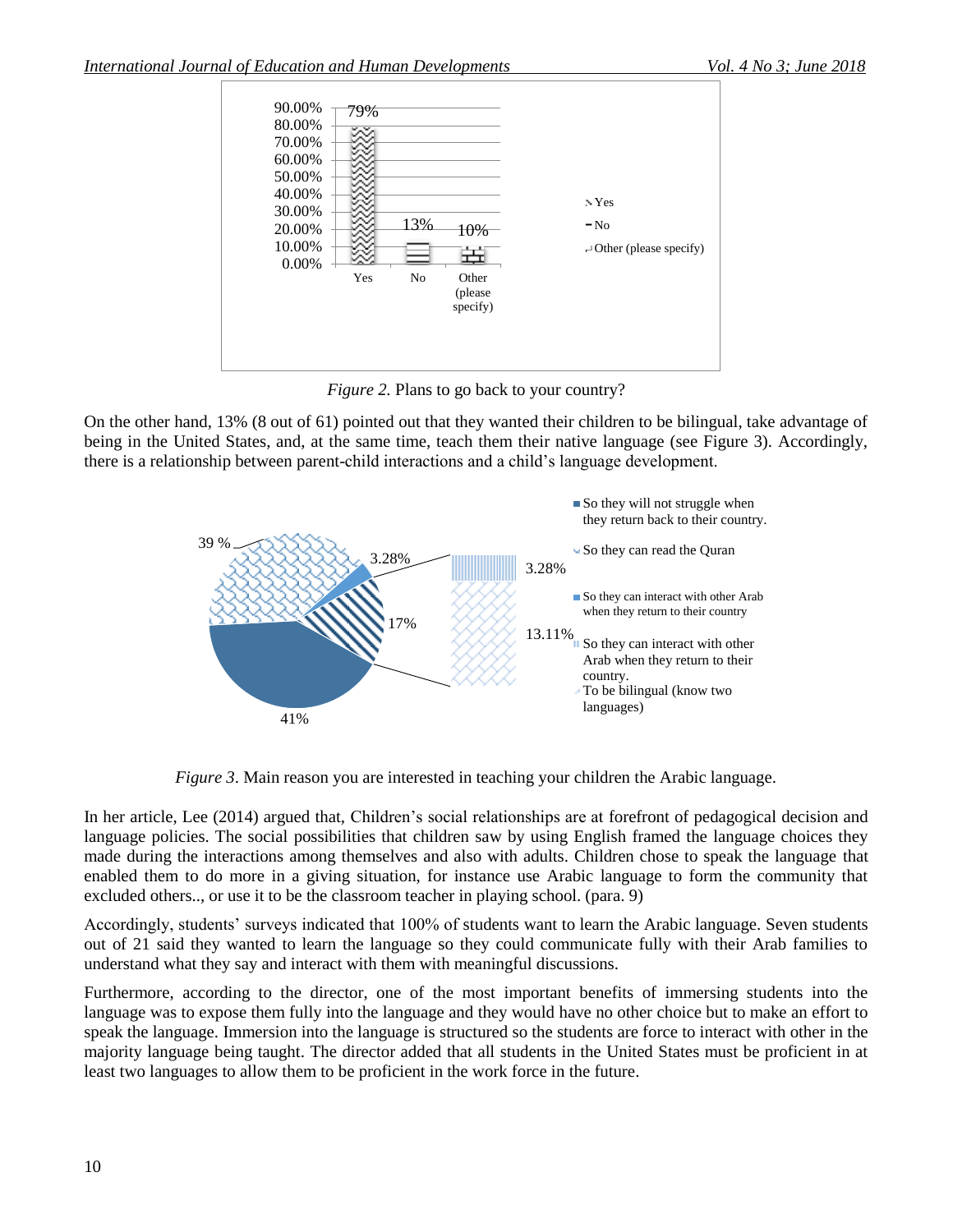RO3: How do students use technical tools to assist in improving proficiency in the written and oral Arabic language?

According to the teachers' interviews, Teacher B stated that she used the technology to help the children to improve their language skills; for instance, Teacher B used computers, I-Pads, I-Phones by downloading apps that provide active learning strategies. Additionally, Teacher B used the apps for Arabic language game, Arabic dictionary by listening every day to new word while expanding the students' vocabularies. Teacher B also said that technology is an additional resource that motivates students to interact with one another or using their listening skills to expand their language understanding such as selecting TV programs, engaging DVDs, music and websites. On the other hand, Teacher A pointed out that software such as "altaklum" is designed for the beginners and elementary age student but not for advance pupils. Additionally, Teacher A's advanced students preferred the Arabic YouTube videos with Arabic language subtitles so they could read and listen at the same time. Moreover, parents surveyed indicated that 50% of them use Arabic cartoons and videos on YouTube to teach the children the Arabic language (see Figure 4). In addition, 22 of surveyed parents used educational software on computers to teach their children Arabic.



*Figure 4*. Check all the modalities below that you use to teach your children the Arabic language.

RQ 4: How effective are technical tools at improving Arabic students in the written and oral Arabic language?

According to Altun (2017), "Using technology has positive effects on teaching and learning" (p. 22). A significant indicator of this point came from results of parent surveys that revealed 100% of their students had electronic devices at home; however, 81% (14 out of 21) of them only believed that electronic devices could help them learn the language, while 18% of them stated that these devices are not helping them learn the language. Moreover, one parents indicated that cartoons work for children five years old and younger. Teacher B indicated that technology helped the children to improve their language skills; 49% of surveyed parents, on the other hand, used YouTube videos and cartoons to teach their children Arabic.

RQ5: How does speaking English at home hinder Arab children from being proficient in the Arabic language?

Most human interaction logically depends on conversation with others. According to the parents' surveys, only 7% of parents engaged in teaching their children Arabic to prepare them to interact with other Arab people. However, 82% of them spoke with their children in Arabic as a teaching method (see Table 1). In fact, students' surveys showed that 36% of the students indicated that they spoke with their brothers and sisters in Arabic. On the other hand, 13% of students declared that they spoke with their friends in Arabic. Yet, according to the results shown in Table 1, 38% of the participating parents (23 out of 61 parents) felt that the current proficiency level of their children to speak Arabic was excellent.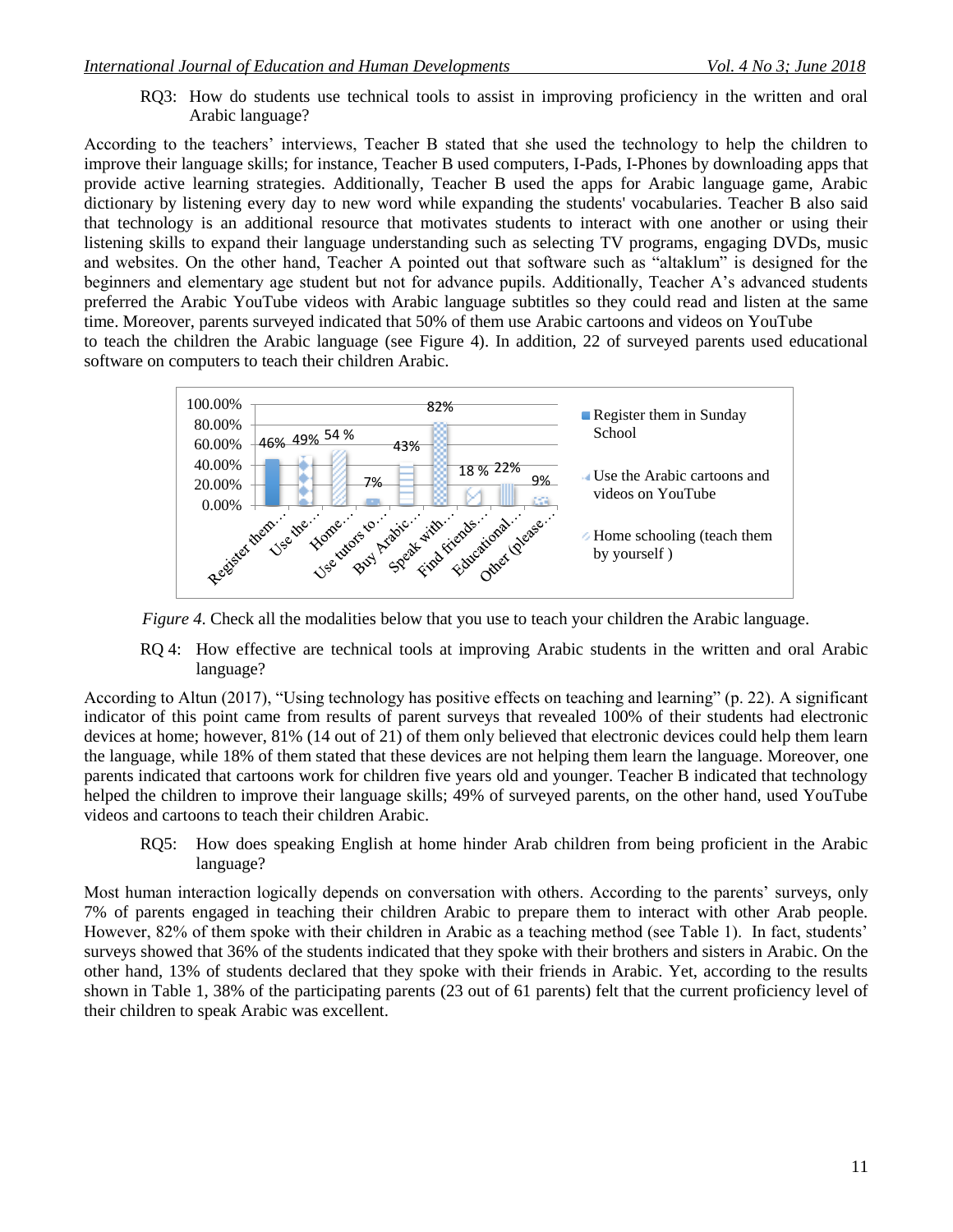|          |           | Above    |               |              |             | Weighted |
|----------|-----------|----------|---------------|--------------|-------------|----------|
|          | Excellent |          | Average       | <b>Below</b> | Very Poor   | Average  |
|          |           | Average  |               | Average      |             |          |
| Reading  | $5\%$ (3) | 18%      | $26. \% (16)$ | 33%(20)      | $20\%(12)$  | 3.46     |
|          |           | (10)     |               |              |             |          |
| Writing  | $5\%$ (3) | $9\%(5)$ | $33\%(20)$    | $23\%(14)$   | $31\% (19)$ | 3.67     |
| Speaking | 38 (23)%  | 23(14)   | $31\%(13)$    | $13\%$ $(8)$ | $5\%(3)$    | 2.25     |

| Table 1 |
|---------|
|         |

In addition, 23% of the surveyed parents indicated (14 out of 61 parents) that they rated the proficiency level of their children to speak Arabic was above average. An additional 22% of the parents' survey results (13 out of 61 parents) rated their children's spoken Arabic language as average, while 13% (8 out of 61 parents) of them rated the children below average and 5% (3 out of 61 parents) very poor. Hence, these percentages indicated that even though most parents speak with their children in Arabic, only 38% rated their proficiency excellent.

Furthermore, according to class observations conducted in this research study, it was difficult for the participating students to sustain a level of proficiency in the spoken Arabic language used in classrooms, all due to limited vocabularies in their native Arabic language. On the other hand, the children were working to catch up with the instructional delivery of their teacher due to challenges related to the fact that the instructor was from a different Arab country where she used slang Arabic languages in her delivery. The slang Arabic language varies from location to location. This took the researcher in a different direction, which was the impact of the difference in the slang Arabic language, which makes the Arabic language harder for students to comprehend.

RQ6: How does home schooling impact the ability of Arab students to acquire the Arabic language?

According to the parents' survey, Figure 5 showed that 88 % of parents had been teaching their children oral Arabic language, while, as Figure 4 revealed, 54% of participating parents had taught their children Arabic language at home.



*Figure 5.* Responses to the question regarding teaching your children the Arabic language.

Teacher A had declared that home schooling was not enough for the children to reach language proficiency. According to Teacher A, the students needed live interactions and a healthy social pressure to challenge their progress in speaking, reading and writing. Teacher B did not think that home schooling was enough or sufficient for children to learn the language because teachers at Sunday School had more skills and more instruction and faster processes to teach children in order to make them love the language.

To illustrate further, according to Teacher B, in the classroom, teachers create an environment of enthusiasm that children need. Yet, as Figure 2 showed, it seemed that 82% of parents speak with their children at home in Arabic. The data in Figure 2 has indicated, the percentages of parents speaking to their children at home in Arabic was highly rated as a strategy.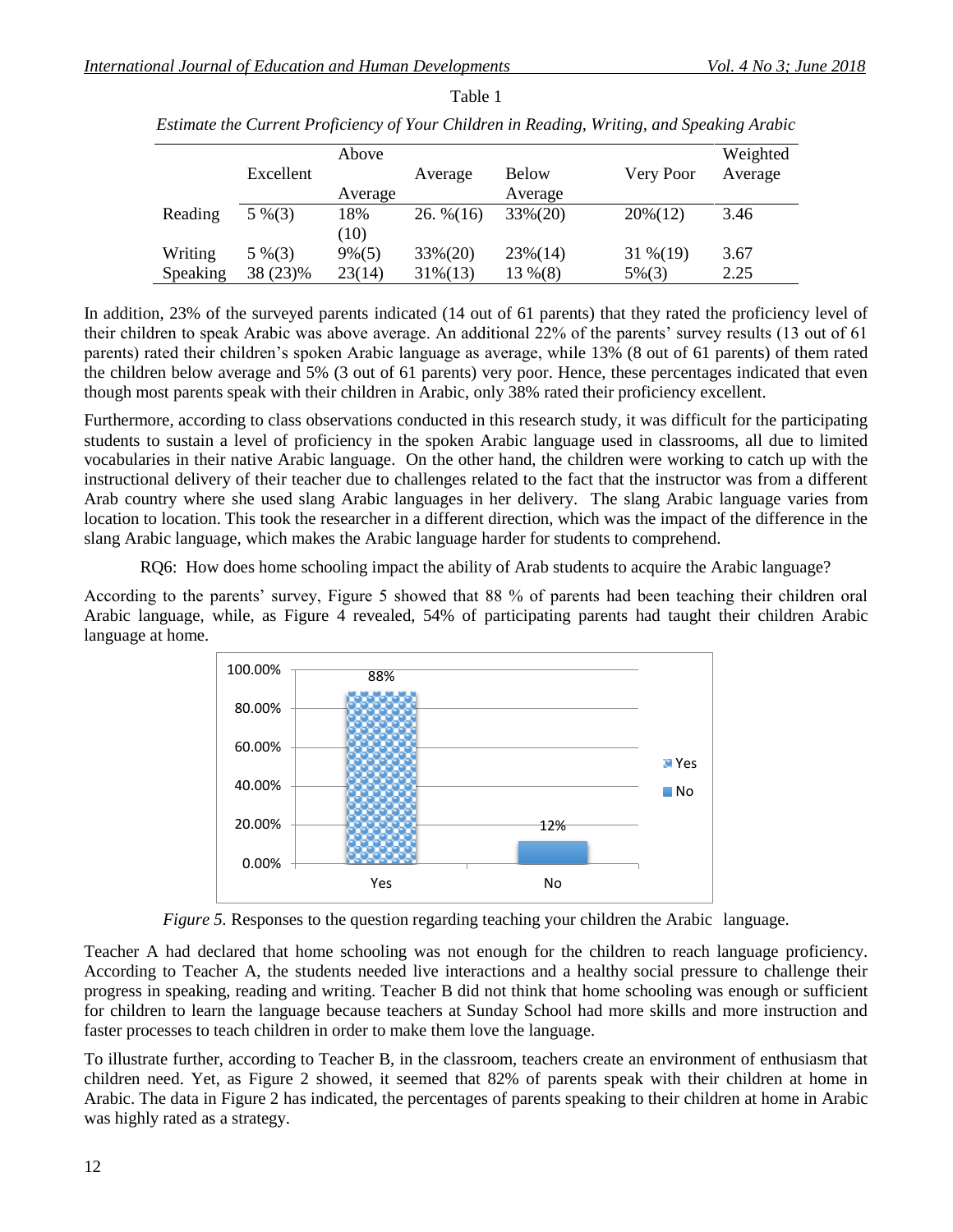This belief expressed by surveyed parents demonstrated with a high rating, that the data of 38% (23 out of 61) parents rated their children on speaking excellent, 23% (14 out of 61) rated their children on speaking above average, 31% (13 out of 61) rated their children's Arabic speaking proficiency as average; 13% (8 out of 61) rated their children's Arabic speaking proficiency below average, and only 5% (3 out of 61) rated their children very poor on speaking Arabic. In equal proportions, there were 5% (3 out of 61) rated their children in writing as well as reading excellent. Further, 33% (20 out of 61) rated their children average in reading, while 26% (16 out of 61) rated their children average in writing. If parents were to place more time in engaging with their children's learn to read and write, their performance level would perhaps increase their children's literacy skills.

RQ7: How do parents support their children to become proficient in written and oral Arabic?

Parents, according to the electronic survey, used several strategies to support their children learn the Arabic language. To illustrate, Figure 4 shows that 82% (50 out of 61) spoke with them in Arabic and 54 % (33 out of 61) depended on home schooling in teaching the children Arabic. In fact, 49% of parents (30 out of 61) used the Arabic cartoons and videos on YouTube to teach Arabic. Accordingly, 46% (28 out of 61) registered them in Sunday Schools. Further, 43% (26 out of 61) bought Arabic books and stories to help them learn the language. Moreover, 22% (13 out of 61) of parents relied on educational software on their desktops, tablets, and other electronic devices to teach their children the Arabic language. Only 18% of the parents (11 out of 61) tried to find other Arab friends who could practice the oral language skills with their children to become proficient in speaking the Arabic language. On the other hand, 81% of the children thought that their parents helped them to learn Arabic. Additionally, some of the students mentioned that their parents taught them the Arabic letters, while some said that their parents read books to them. Not to mention that some declared that parents let them practiced the writing on the white board and discussed mistakes made with them. Moreover, some parents, according to the students, guided their children through oral language discussions.

Even though Teacher B believed that home schooling was not enough for children to be proficient in the Arabic language, Teacher B pointed out that first, parents need to inspire their kids to want to learn the language. Second, they must speak the language at home with their children. Third, they must follow up with homework assignments and prepare their children to perform in their classes. Fourth, they could make a trip once a year to an Arabic country so their kids can practice their language skills.

Correspondingly, Teacher A suggested that the best thing to do was to make a learning club on the weekends where families and teachers work on language conversation/ engagement and writing competition and other motivating activities.

RQ8. Which are the most frequent used instructional strategies to help Arabic students to become proficient in the Arabic in the United States?

According to data collections, it appeared from the parents' survey results in figure 4 that most frequent used instructional strategy was parents speaking with their children in Arabic at home. There were 82% (50 out of 61) of parents who spoke with their kids at home. Those results were followed by home schooling as a strategy parents used to teach their children the Arabic language. There were 54% (26 out of 61) of parents who indicated that they taught their children at home. In addition, there were 49% (30 out of 61) of parents who stated they used cartoons and YouTube videos to teach their children, whereas 46 % (28 out of 61) of them registered them in Sunday schools. On the other hand, 43% (26 out of 61) of parents bought Arabic stories and books to teach their children the language. Additionally, there were 22% (13 out of 61) of participating parents stated that they used educational software to teach their children the Arabic language. Further, there were 18% (11 out of 61) of parents who found friends who could speak with their children in order to teach them to become proficient in the Arabic language. Only 7% (4 out of 61) of them found tutors to teach their children private language lessons.

According to Teacher B, parents must encourage their children to speak the language at home. Teacher A suggested making a learning club in the weekends where the families and teachers work on a conversation and writing competition and other activities.

# **Summary**

The research findings revealed that 88% of surveyed parents believed that the oral language Arabic skills taught at home produced excellent speakers of the language. Parents felt that home schooling was an effective practice to teacher their children their native language and enforce cultural traditions. The reading and writing results did not validate that the children were proficient in the Arabic language.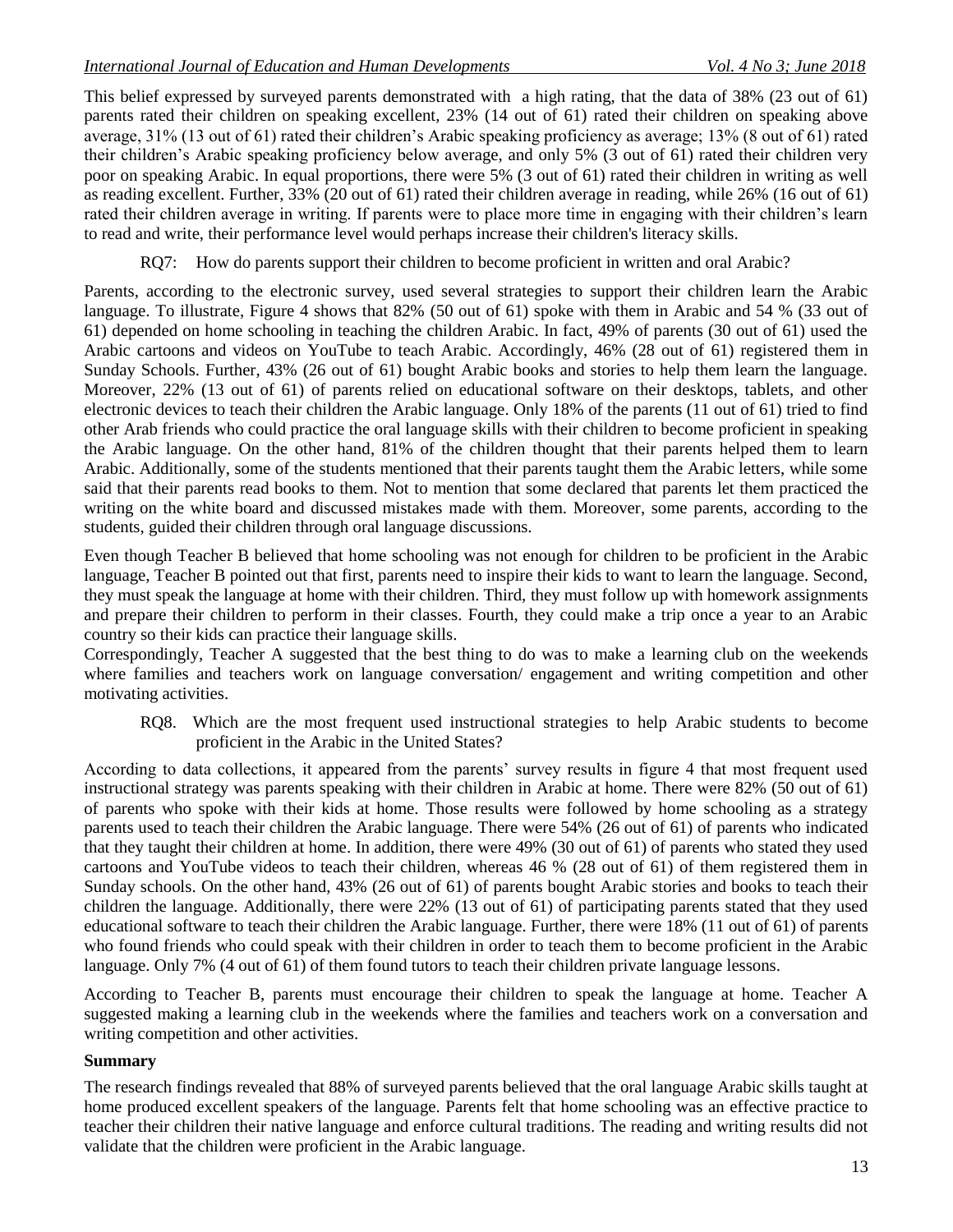Reading and writing results were low and that while children could speak the language, they were not proficient in understanding the written word or in writing in their native language.

In general, teachers believed in a more formalized approach to teaching the Arabic language. Sunday School or an regular Arab School would be more effective where trained teachers worked with students using active learning strategies as well as using technology to support the instructional strategies to motivate students to become proficient in the Arabic language.

provided the insight as to the view of parents about teaching their children the Arabic language and the need for their children to learn to communicate in their native language. The following aspects were considered in the study:

- 1. Age
- 2. Literacy
- 3. Interaction with Arabic speakers
- 4. Community
- 5. Learning in the classroom
- 6. Learning outside the classroom
- 7. Parents as guides
- 8. Teaching methods

The following are the findings from the research questions.

RQ2: What are the benefits of language immersion of Arab students into the Arabic language before they return to their countries?

Since 79% of parents were planning to return to their homeland (see Figure 2), 41% (25 out of 61) of them said that they wanted to teach their children Arabic before returning to their countries so they would not struggle socially and academically; 39% (24 out of 61 of them indicated that they want to teach them the Arabic language to allow them to read the Quran.



*Figure 2.* Plans to go back to your country?

On the other hand, 13% (8 out of 61) pointed out that they wanted their children to be bilingual, take advantage of being in the United States, and, at the same time, teach them their native language (see Figure 3). Accordingly, there is a relationship between parent-child interactions and a child's language development.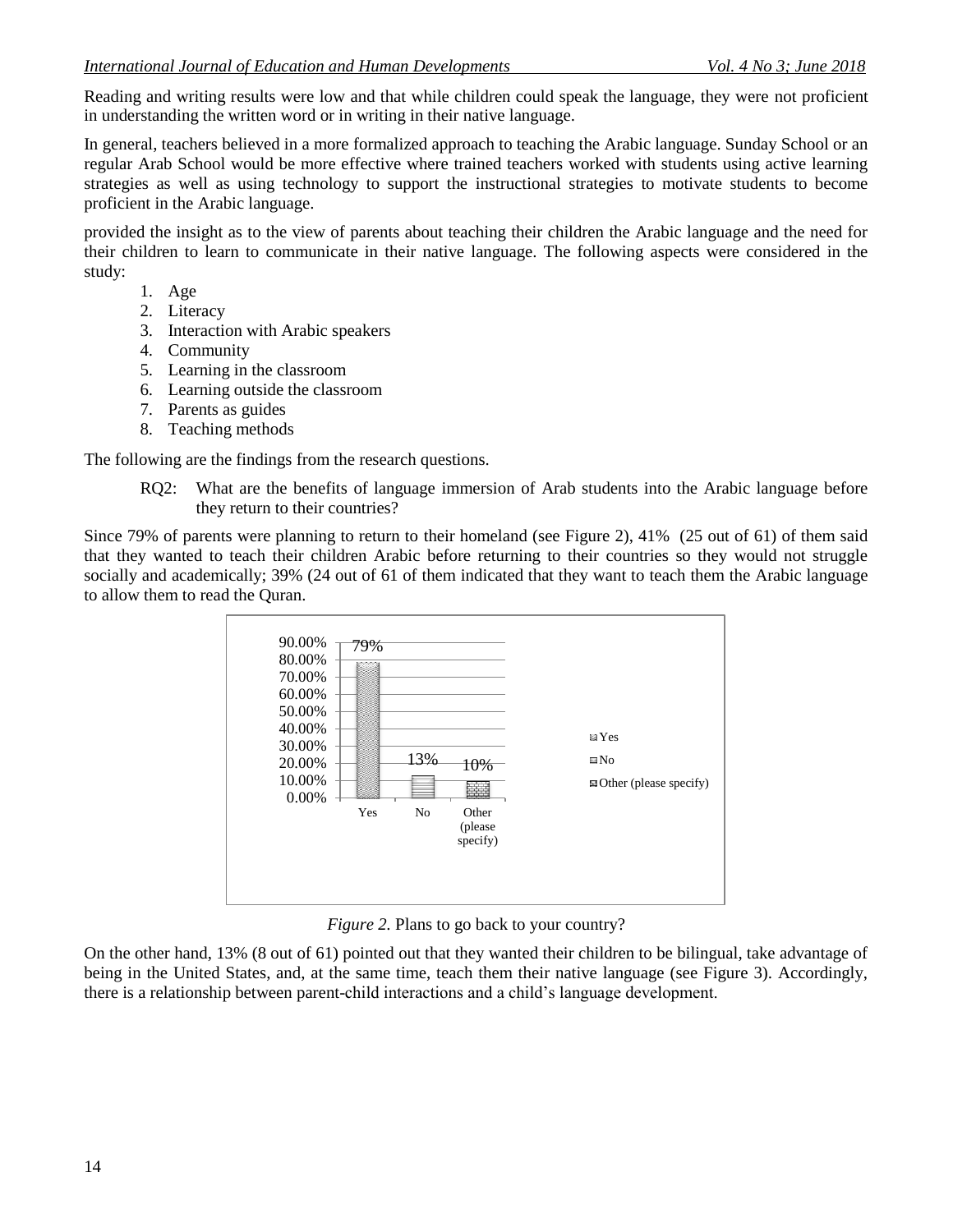

*Figure 3*. Main reason you are interested in teaching your children the Arabic language.

In her article, Lee (2014) argued that,Children's social relationships are at forefront of pedagogical decision and language policies. The social possibilities that children saw by using English framed the language choices they made during the interactions among themselves and also with adults. Children chose to speak the language that enabled them to do more in a giving situation, for instance use Arabic language to form the community that excluded others.., or use it to be the classroom teacher in playing school. (para. 9)

Accordingly, students' surveys indicated that 100% of students want to learn the Arabic language. Seven students out of 21 said they wanted to learn the language so they could communicate fully with their Arab families to understand what they say and interact with them with meaningful discussions.

Furthermore, according to the director, one of the most important benefits of immersing students into the language was to expose them fully into the language and they would have no other choice but to make an effort to speak the language. Immersion into the language is structured so the students are force to interact with other in the majority language being taught. The director added that all students in the United States must be proficient in at least two languages to allow them to be proficient in the work force in the future.

RQ3: How do students use technical tools to assist in improving proficiency in the written and oral Arabic language?

According to the teachers' interviews, Teacher B stated that she used the technology to help the children to improve their language skills; for instance, Teacher B used computers, I-Pads, I-Phones by downloading apps that provide active learning strategies. Additionally, Teacher B used the apps for Arabic language game, Arabic dictionary by listening every day to new word while expanding the students' vocabularies. Teacher B also said that technology is an additional resource that motivates students to interact with one another or using their listening skills to expand their language understanding such as selecting TV programs, engaging DVDs, music and websites. On the other hand, Teacher A pointed out that software such as "altaklum" is designed for the beginners and elementary age student but not for advance pupils. Additionally, Teacher A's advanced students preferred the Arabic YouTube videos with Arabic language subtitles so they could read and listen at the same time. Moreover, parents surveyed indicated that 50% of them use Arabic cartoons and videos on YouTube to teach the children the Arabic language (see Figure 4). In addition, 22 of surveyed parents used educational software on computers to teach their children Arabic.

RQ 4: How effective are technical tools at improving Arabic students in the written and oral Arabic language?

According to Altun (2017), "Using technology has positive effects on teaching and learning" (p. 22). A significant indicator of this point came from results of parent surveys that revealed 100% of their students had electronic devices at home; however, 81% (14 out of 21) of them only believed that electronic devices could help them learn the language, while 18% of them stated that these devices are not helping them learn the language. Moreover, one parents indicated that cartoons work for children five years old and younger.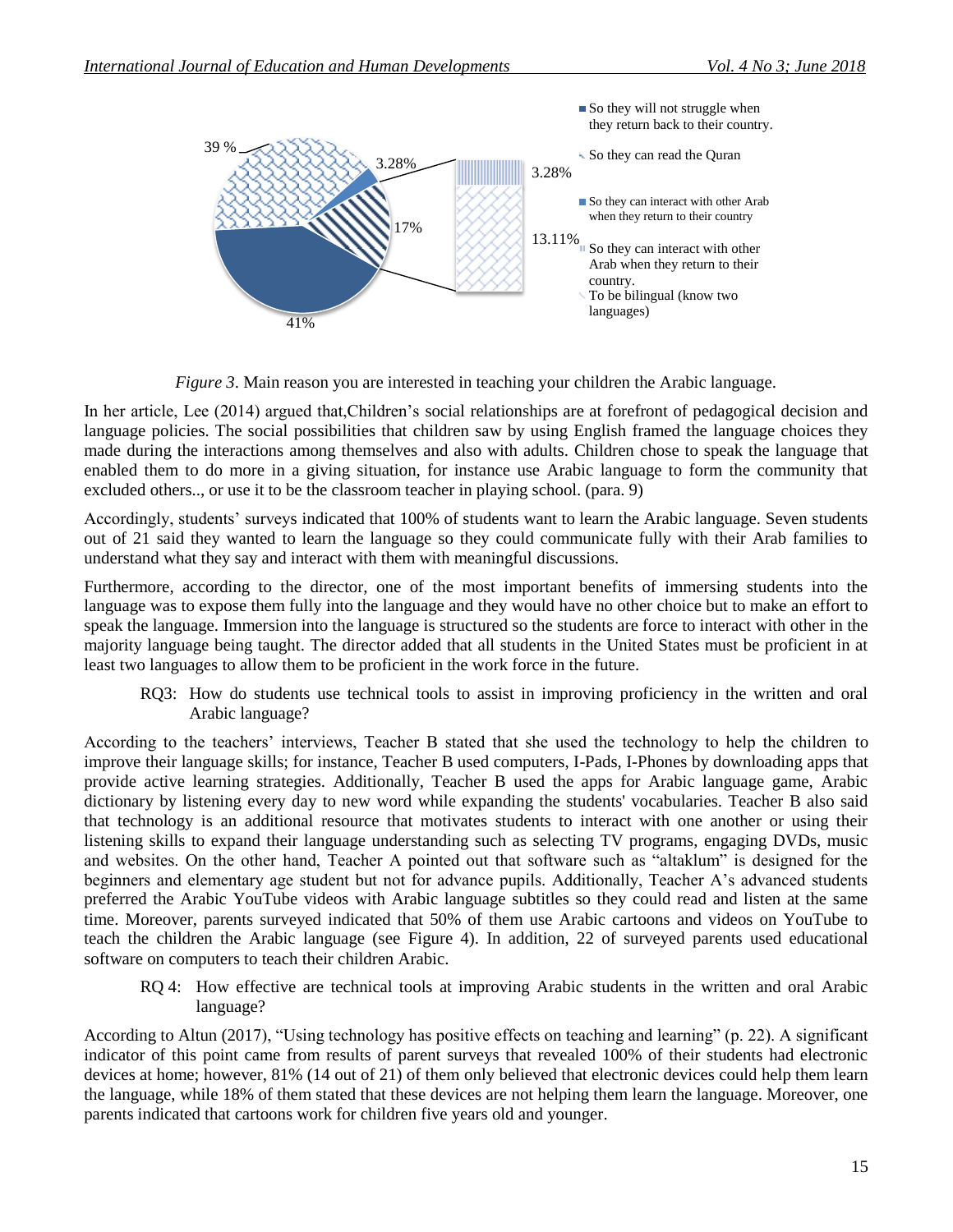Teacher B indicated that technology helped the children to improve their language skills; 49% of surveyed parents, on the other hand, used YouTube videos and cartoons to teach their children Arabic.

RQ5: How does speaking English at home hinder Arab children from being proficient in the Arabic language?

Most human interaction logically depends on conversation with others. According to the parents' surveys, only 7% of parents engaged in teaching their children Arabic to prepare them to interact with other Arab people. However, 82% of them spoke with their children in Arabic as a teaching method (see Table 1). In fact, students' surveys showed that 36% of the students indicated that they spoke with their brothers and sisters in Arabic. On the other hand, 13% of students declared that they spoke with their friends in Arabic. Yet, according to the results shown in Table 1, 38% of the participating parents (23 out of 61 parents) felt that the current proficiency level of their children to speak Arabic was excellent.

|          |           | Above    |               |              |             | Weighted |
|----------|-----------|----------|---------------|--------------|-------------|----------|
|          | Excellent |          | Average       | <b>Below</b> | Very Poor   | Average  |
|          |           | Average  |               | Average      |             |          |
| Reading  | $5\%$ (3) | 18%      | $26. \% (16)$ | 33%(20)      | $20\%(12)$  | 3.46     |
|          |           | (10)     |               |              |             |          |
| Writing  | $5\%$ (3) | $9\%(5)$ | 33%(20)       | $23\%(14)$   | $31\% (19)$ | 3.67     |
| Speaking | 38 (23)%  | 23(14)   | $31\%(13)$    | 13 % (8)     | $5\%(3)$    | 2.25     |

Table 1 *Estimate the Current Proficiency of Your Children in Reading, Writing, and Speaking Arabic*

In addition, 23% of the surveyed parents indicated (14 out of 61 parents) that they rated the proficiency level of their children to speak Arabic was above average. An additional 22% of the parents' survey results (13 out of 61 parents) rated their children's spoken Arabic language as average, while 13% (8 out of 61 parents) of them rated the children below average and 5% (3 out of 61 parents) very poor. Hence, these percentages indicated that even though most parents speak with their children in Arabic, only 38% rated their proficiency excellent.

Furthermore, according to class observations conducted in this research study, it was difficult for the participating students to sustain a level of proficiency in the spoken Arabic language used in classrooms, all due to limited vocabularies in their native Arabic language. On the other hand, the children were working to catch up with the instructional delivery of their teacher due to challenges related to the fact that the instructor was from a different Arab country where she used slang Arabic languages in her delivery. The slang Arabic language varies from location to location. This took the researcher in a different direction, which was the impact of the difference in the slang Arabic language, which makes the Arabic language harder for students to comprehend.

RQ6: How does home schooling impact the ability of Arab students to acquire the Arabic language?

According to the parents' survey, Figure 5 showed that 88 % of parents had been teaching their children oral Arabic language, while, as Figure 4 revealed, 54% of participating parents had taught their children Arabic language at home.



*Figure 5.* Responses to the question regarding teaching your children the Arabic language.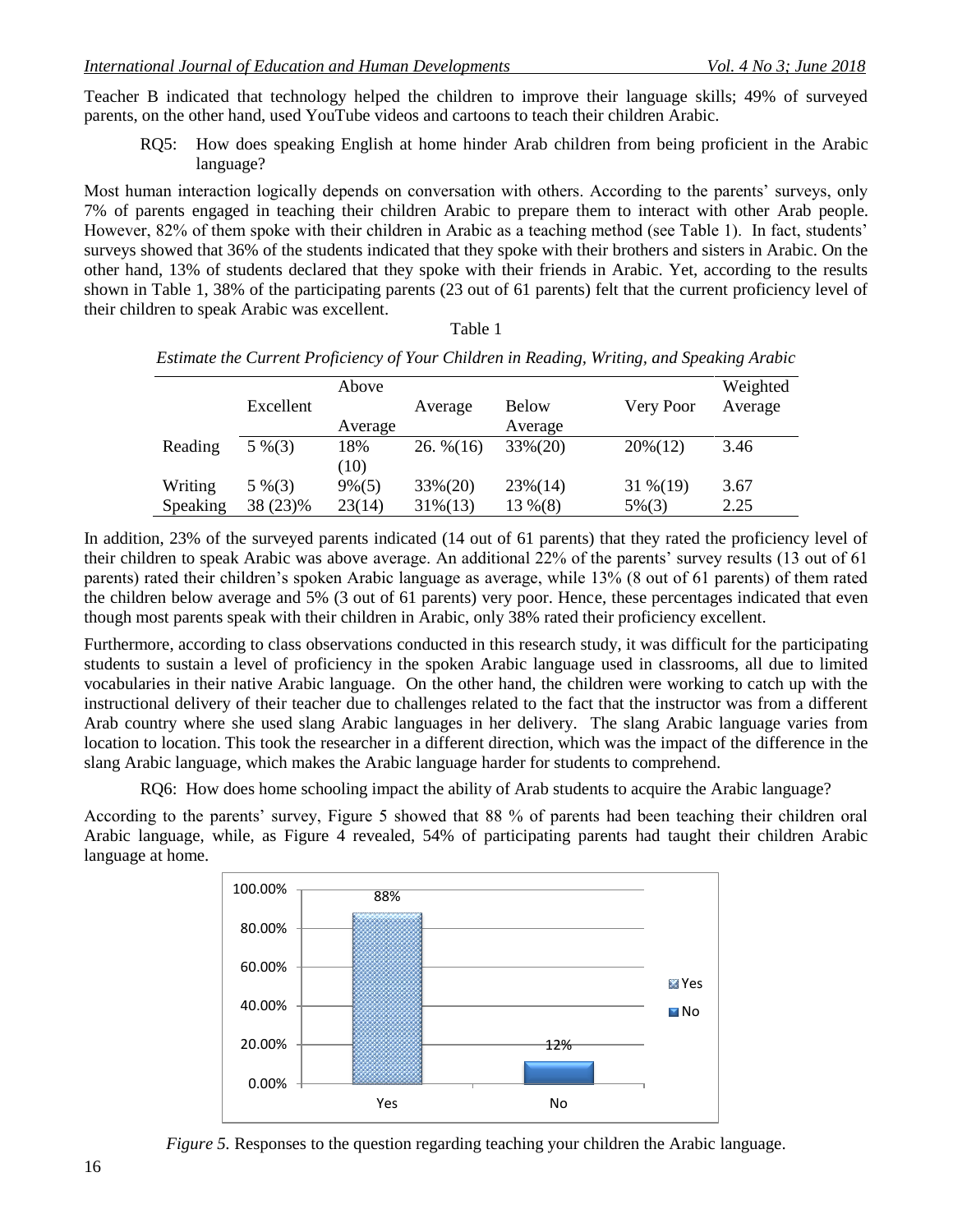Teacher A had declared that home schooling was not enough for the children to reach language proficiency. According to Teacher A, the students needed live interactions and a healthy social pressure to challenge their progress in speaking, reading and writing. Teacher B did not think that home schooling was enough or sufficient for children to learn the language because teachers at Sunday School had more skills and more instruction and faster processes to teach children in order to make them love the language.

To illustrate further, according to Teacher B, in the classroom, teachers create an environment of enthusiasm that children need. Yet, as Figure 2 showed, it seemed that 82% of parents speak with their children at home in Arabic. The data in Figure 2 has indicated, the percentages of parents speaking to their children at home in Arabic was highly rated as a strategy. This belief expressed by surveyed parents demonstrated with a high rating, that the data of 38% (23 out of 61) parents rated their children on speaking excellent, 23% (14 out of 61) rated their children on speaking above average, 31% (13 out of 61) rated their children's Arabic speaking proficiency as average; 13% (8 out of 61) rated their children's Arabic speaking proficiency below average, and only 5% (3 out of 61) rated their children very poor on speaking Arabic. In equal proportions, there were 5% (3 out of 61) rated their children in writing as well as reading excellent. Further, 33% (20 out of 61) rated their children average in reading, while 26% (16 out of 61) rated their children average in writing. If parents were to place more time in engaging with their children's learn to read and write, their performance level would perhaps increase their children's literacy skills.

RQ7: How do parents support their children to become proficient in written and oral Arabic?

Parents, according to the electronic survey, used several strategies to support their children learn the Arabic language. To illustrate, Figure 4 shows that 82% (50 out of 61) spoke with them in Arabic and 54 % (33 out of 61) depended on home schooling in teaching the children Arabic. In fact, 49% of parents (30 out of 61) used the Arabic cartoons and videos on YouTube to teach Arabic. Accordingly, 46% (28 out of 61) registered them in Sunday Schools. Further, 43% (26 out of 61) bought Arabic books and stories to help them learn the language. Moreover, 22% (13 out of 61) of parents relied on educational software on their desktops, tablets, and other electronic devices to teach their children the Arabic language. Only 18% of the parents (11 out of 61) tried to find other Arab friends who could practice the oral language skills with their children to become proficient in speaking the Arabic language. On the other hand, 81% of the children thought that their parents helped them to learn Arabic. Additionally, some of the students mentioned that their parents taught them the Arabic letters, while some said that their parents read books to them. Not to mention that some declared that parents let them practiced the writing on the white board and discussed mistakes made with them. Moreover, some parents, according to the students, guided their children through oral language discussions.

Even though Teacher B believed that home schooling was not enough for children to be proficient in the Arabic language, Teacher B pointed out that first, parents need to inspire their kids to want to learn the language. Second, they must speak the language at home with their children. Third, they must follow up with homework assignments and prepare their children to perform in their classes. Fourth, they could make a trip once a year to an Arabic country so their kids can practice their language skills.

Correspondingly, Teacher A suggested that the best thing to do was to make a learning club on the weekends where families and teachers work on language conversation/ engagement and writing competition and other motivating activities.

RQ8. Which are the most frequent used instructional strategies to help Arabic students to become proficient in the Arabic in the United States?

According to data collections, it appeared from the parents' survey results in figure 4 that most frequent used instructional strategy was parents speaking with their children in Arabic at home. There were 82% (50 out of 61) of parents who spoke with their kids at home. Those results were followed by home schooling as a strategy parents used to teach their children the Arabic language. There were 54% (26 out of 61) of parents who indicated that they taught their children at home. In addition, there were 49% (30 out of 61) of parents who stated they used cartoons and YouTube videos to teach their children, whereas 46 % (28 out of 61) of them registered them in Sunday schools. On the other hand, 43% (26 out of 61) of parents bought Arabic stories and books to teach their children the language. Additionally, there were 22% (13 out of 61) of participating parents stated that they used educational software to teach their children the Arabic language.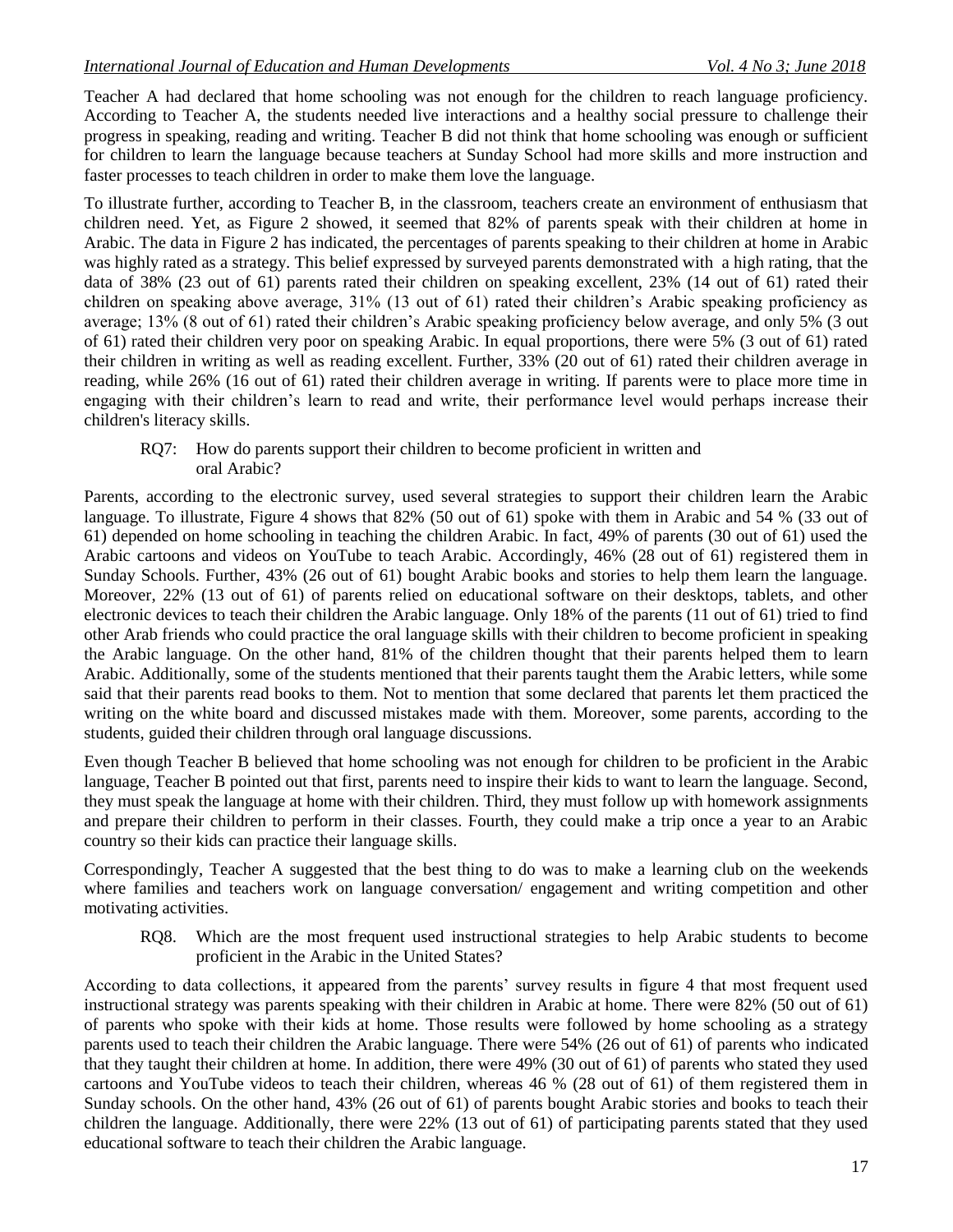Further, there were 18% (11 out of 61) of parents who found friends who could speak with their children in order to teach them to become proficient in the Arabic language. Only 7% (4 out of 61) of them found tutors to teach their children private language lessons.

According to Teacher B, parents must encourage their children to speak the language at home. Teacher A suggested making a learning club in the weekends where the families and teachers work on a conversation and writing competition and other activities.

### **Summary**

The research findings revealed that 88% of surveyed parents believed that the oral language Arabic skills taught at home produced excellent speakers of the language. Parents felt that home schooling was an effective practice to teacher their children their native language and enforce cultural traditions. The reading and writing results did not validate that the children were proficient in the Arabic language. Reading and writing results were low and that while children could speak the language, they were not proficient in understanding the written word or in writing in their native language.

In general, teachers believed in a more formalized approach to teaching the Arabic language. Sunday School or an regular Arab School would be more effective where trained teachers worked with students using active learning strategies as well as using technology to support the instructional strategies to motivate students to become proficient in the Arabic language.

## **Implications**

The paramount implication and value of this study come from the early interventions used in the instructional process. As a result of the research findings and data produced from this study, parents are the number one teacher of their children and they must be encouraged to find multiple ways to teach their children the Arabic language. Finally, teachers must continuously explore motivational strategies and further explore technology as a means to create different methods to use to teach children Arabic effectively (see Table 2).

|                            | Parents                                    | Administrators                    | Teachers                         |
|----------------------------|--------------------------------------------|-----------------------------------|----------------------------------|
| Finding from Question      | -Must find<br>way to immerse their         | -Open more Sunday school or       | -Teachers should use a variety   |
| #1                         | students into Arabic language.<br>-They    | camps during breaks.              | of teaching strategies to teach  |
| Immersing the students     | might schedule play dates weekly or        | -Utilize<br>appropriate           | children a foreign language.     |
| into Arabic language is    | monthly, and create games that express     | technology to actively engage     | -Language immersion is one       |
| very critical to espouse   | their ability to talk in Arabic or even    | students<br>in<br>learning<br>the | effective practice to teach      |
| students<br>into<br>the    | create flash cards with letter and         | process,                          | students a different language.   |
| language.                  | pictures, and let the children read them.  |                                   |                                  |
| Finding from Question      | -Even though technical tools have great    | Since using technology is very    | -Teachers need to use effective  |
| #2&3                       | impact on teaching and learning, it must   | critical<br>in<br>the<br>learning | motivational<br>skills<br>to     |
| Educators can not depend   | be used in appropriate age and with        | processes, administrators must    | active<br>learning<br>encourage  |
| on technology alone in     | good choices of apps or electronic         | make sure to provide children     | strategies so that students will |
| Arabic<br>learning         | programs should all be monitored by the    | these devices in the learning     | have strong desire to learn the  |
| language, they must use    | parents.                                   | environment. In addition to       | various skills.                  |
| several tools to reach the | -Parents must allow their children to use  | find good apps that improve       | -Teachers need to work with      |
| .ptofeciency               | technology in learning Arabic under        | their reading and writing skills  | parents to enjoin their support  |
|                            | their supervision. To illustrate, when     | as well as speaking<br>are        | in the learning process.         |
|                            | know<br>the<br>strengths<br>parents<br>and | essential.                        | -Teachers need to provide        |
|                            | weakness in their Arabic language, they    |                                   | qualitative<br>feedback<br>to    |
|                            | will choose for example the best app or    |                                   | students to promote student      |
|                            | best device.                               |                                   | growth.                          |
|                            |                                            |                                   |                                  |

# Table 2

# *Implications for Best Practices to Support Students Learning Arabic Language*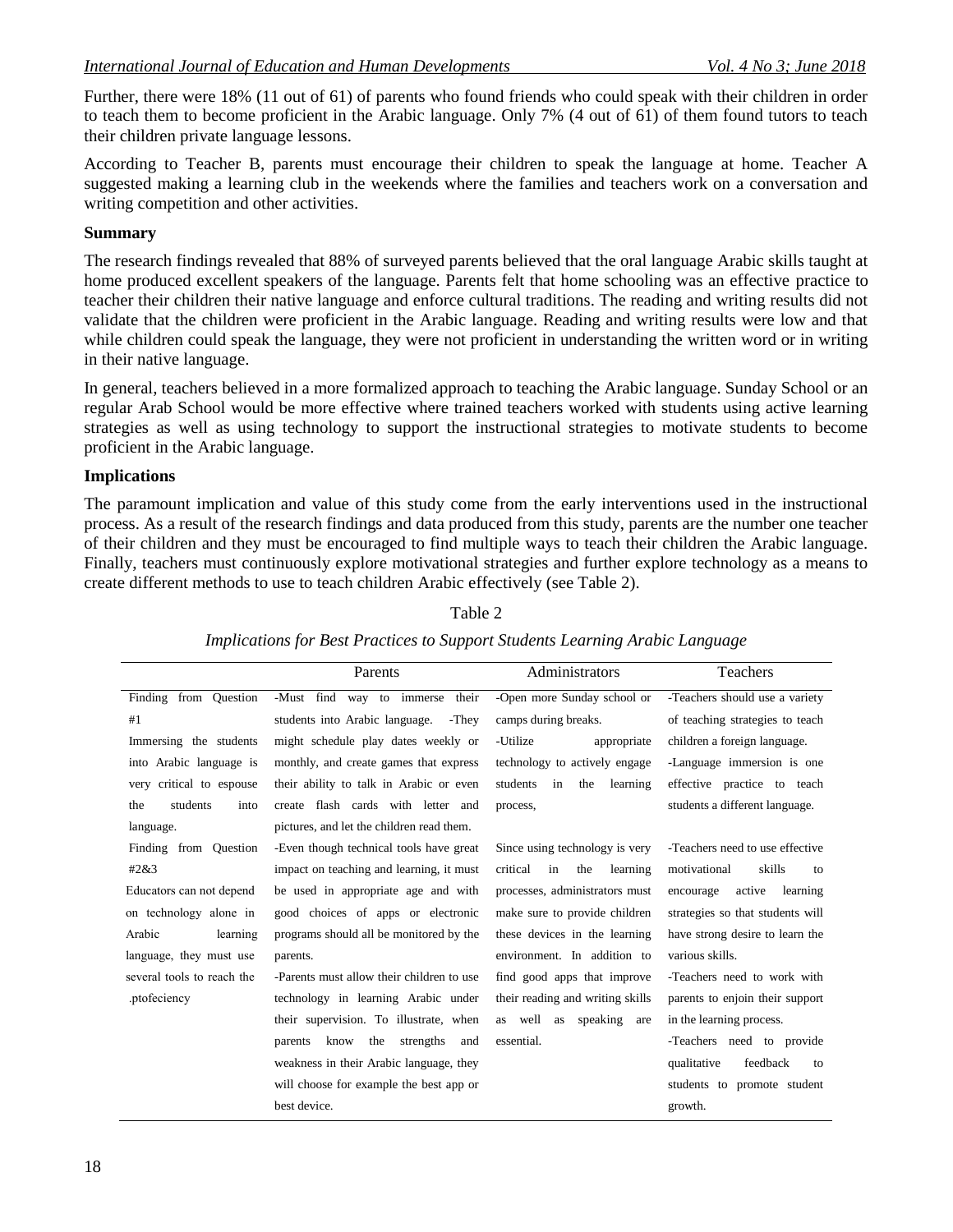|                                 | Parents                                 | Administrators                   | Teachers                    |
|---------------------------------|-----------------------------------------|----------------------------------|-----------------------------|
| Finding from Question #4        | Parents are required to speak Arabic    | Administrators must hire very    | The educators as a result   |
| Data has indicated that         | with their children at home in the      | proficient teachers who can go   | must speak the Classical    |
| speaking English at home        | Classic Arabic, the same as used in     | step by step to teach the        | Arabic with the students to |
| while living in the United      | traditional Arab schools. This should   | students the Classical Arabic    | reinforce the language used |
| States can hinder children      | be a daily practice for the children.   | by choosing simple short         | student textbook and is     |
| from being proficient in        | Parents should read as much as they     | words that are easy to listen to | spoken in the classrooms.   |
| learning Arabic.                | can to the children and explain the     | and to use when speaking.        |                             |
|                                 | story. Make reading fun act out         |                                  |                             |
|                                 | specific characters in the story.       |                                  |                             |
| Finding from Question #5        | Parents must find ways in addition to   | Administrators must arrange      |                             |
| Home schooling alone are        | the home schooling to engage their      | different activities outside of  |                             |
| sufficient<br>for<br>the<br>not | children<br>in<br>different<br>learning | the school environment to        |                             |
| children to be proficient in    | activities.                             | motivate the children and        |                             |
| the Arabic language             |                                         | allow them to practice the       |                             |
|                                 |                                         | language through different       |                             |
|                                 |                                         | activities and reward them as    |                             |
|                                 |                                         | they progress in their language  |                             |
|                                 |                                         | development.                     |                             |
| Finding from Question #7        | Parents must find many strategies that  |                                  |                             |
| There is not one strategy that  | support their children to learn the     |                                  |                             |
| parents can depend on to        | language. For<br>Arabic<br>instance,    |                                  |                             |
| teach their children the        | Parents can enroll students in Arabic   |                                  |                             |
| Arabic language. Being able     | schools, or even find a tutor daily,    |                                  |                             |
| to speak Arabic does not        | mentor or weekly family learning        |                                  |                             |
| mean to have the ability to     | time.                                   |                                  |                             |
| read and write in Arabic.       |                                         |                                  |                             |

#### **Acknowledgment**

In the name of God, the Merciful and at this stage of my journey, I would like to express the most profound appreciation to my committee chair, Dr. Barbara Hill, who has the attitude and the substance of a genius; she continually and convincingly conveyed a spirit of adventure in regards to research and an excitement in regards to teaching, not to mention that she was very patient and gave me a great deal of her time and effort. Without her guidance and assistance, this dissertation would not have been possible. Furthermore, I appreciate and thank my instructors, Dr. Darrell Groves, Dr. Trevor Turner, Dr. Sheila Gregory, and Dr. Daniel Teodorescu, who guided me on the right path from the first day of being at Clark Atlanta University.

Additionally, and most importantly, I would like to thank my husband and my beautiful daughters who supported me during this journey. Special appreciation goes to my mom, dad, sister, and brothers back in Saudi Arabia because, despite the distance, they kept providing support and prayers for me. I love them all! ©Center for Global Research Development www.cgrd.org

#### **References**

- Alcock, K., (2010). Reading Arabic is hard for the brain. Retrieved from [http://www.bbc.](http://www.bbc/) com/news/health-11181457
- Al-Mamari, H. (2011). Arabic Diglossia and Arabic is a foreign language: The perception of students in world learning Oman center, capstone collection. Retrieved from:

http://citeseerx.ist.psu.edu/viewdoc/download?doi=10.1.1.843.424&rep=rep1&type=pdf

Altun, M., (2015). The integration of technology into foreign language teaching. *International Journal On New Trends In Education & Their Implications, 6*(1), 22-27.